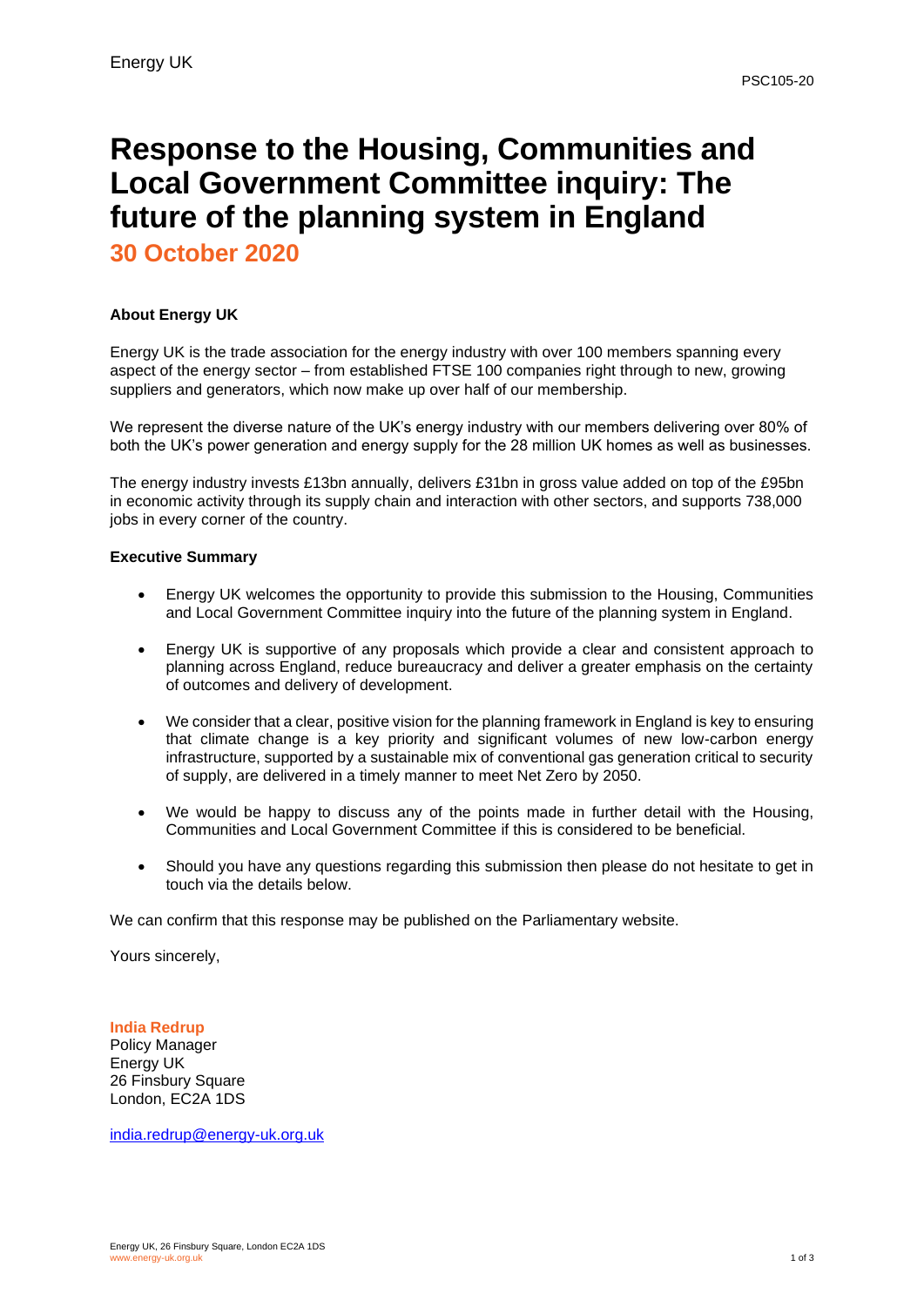#### **Response to inquiry questions**

- **Q1 Is the current planning system working as it should do? What changes might need to be made? Are the Government's proposals the right approach?**
	- 1. The proposed reforms are largely housing focussed, which is understandable given the UK Government commitments to affordable housing, however it is worth pointing out that there are other developments that Government must consider, and where they fit in under these reforms. Energy and associated developments, in the context of our increased climate ambition and netzero target, will need to be safeguarded in all three types of areas ('Growth Areas', 'Renewal Areas' and 'Areas that are Protected') proposed in the planning reforms. Onshore renewable energy projects tend to be located in rural areas due to the fact that there are very few potentially suitable brownfield sites.
	- 2. Given the locational constraints that are unique to energy infrastructure, we ask that existing and consented energy assets are classified as 'Growth Areas'. This will give the positive policy signals to industry that energy reinvestment is a priority. We welcome the statement in the White Paper to have a policy position specifying developments that are allowed in the protected areas and would expect that new low-carbon energy developments and supporting infrastructure, including networks, are within that definition of allowed developments especially.
	- 3. We have some concerns regarding the proposal within the White Paper to merge the existing Section 106 obligations and the Community Infrastructure Levy (CIL). We consider that energy infrastructure should continue to be exempt from any future CIL, as the industry is providing infrastructure, not contributing to the need for more infrastructure. As a useful tool, we value the positive flexible approach of Section 106 obligations and feel its removal will constrain developers' and Local Planning Authorities' ability to identify meaningful and mutually beneficial mitigation measures.
	- 4. While we understand the housing sector is the main audience for this proposal, it is not workable for the energy sector. If changes are made the current Section 106 and CIL systems, quantification of the obligation should be impact-based, rather than project cost-based. A costbased system disproportionately penalises the energy sector, without adequately considering the impacts and benefits to the community from the energy development.

#### **Q2 In seeking to build 300,000 homes a year, is the greatest obstacle the planning system or the subsequent build-out of properties with permission?**

No view.

**Q3 How can the planning system ensure that buildings are beautiful and fit for purpose?** No view.

#### **Q4 What approach should be used to determine the housing need and requirement of a local authority?**

No view.

#### **Q5 What is the best approach to ensure public engagement in the planning system? What role should modern technology and data play in this?**

No view.

#### **Q6 How can the planning system ensure adequate and reasonable protection for areas and buildings of environmental, historical, and architectural importance?**

5. We support Proposal 16 in the White Paper and the intent to design a quicker, simpler framework for assessing environmental impacts and enhancement opportunities that speeds up the process while protecting and enhancing the most valuable and important habitats and species in England. We recognise that the detail of streamlining the Environmental Impact Assessment (EIA) process is likely to come through in primary and secondary legislation. We are encouraged by any intent to reduce what can be an unnecessarily significant delay in the development process, one which involves onerous administrative activities, whilst still ensuring